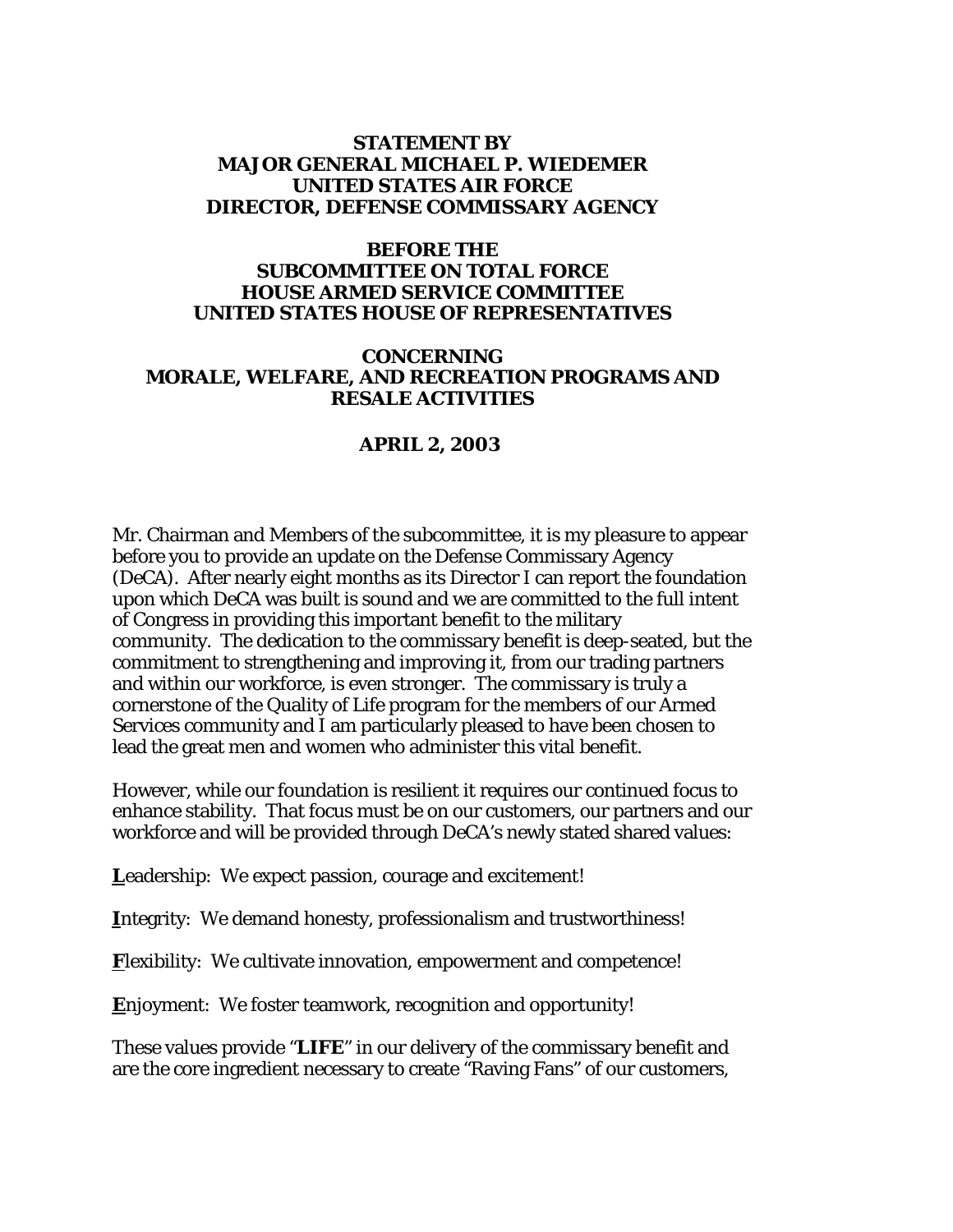our workforce and our partners!

## **Leadership:**

By focusing on a business approach to our operations we are enjoying a high degree of success. We continue to provide visible results in terms of patron savings of 30% for our customers and our customer service satisfaction ratings. After the set backs felt by the entire retail sector following 9-11, both our dollar amount of sales and customer count are returning to normal. Our costs remain on target. Our systems investments have ensured storeoperating efficiency. And, entering the first full year of benefit from the Surcharge Revitalization legislation, that became effective in October 2001, we have 13 major projects under construction and are scheduled to award another 11 this fiscal year.

But you don't just have to take just my word for it. The General Accounting Office (GAO), addressing the concerns the House Armed Services Committee raised last year, reviewed the impact the proposed personnel reductions would have on store operations and customer service. Additionally, it reviewed DeCA's methodology to measure customer satisfaction. While acknowledging our need to reallocate more resources, particularly at smaller stores, to meet operational requirements, the GAO not only verified that customer service and commissary operations had been maintained, but also found that in some cases it even improved in spite of those reductions in fulltime positions. In fact, during this period DeCA attained the highest customer satisfaction ratings EVER! But, we are always looking for ways to improve our service and appreciate that while the GAO found DeCA's Commissary Customer Satisfaction Survey (CCSS) methodology was reasonable, several enhancements could be made to provide consistency and completeness in future surveys. We are gladly incorporating their recommendations into our procedures.

DeCA's internal CCSS scores and the GAO's conclusion were recently confirmed by the fourth quarter 2002 results of the American Customer Satisfaction Index (ACSI). The ACSI is an economic indicator that measures customer satisfaction through a uniform and independent means in 35 industries across the United States. Earning a rating of 75 from ACSI, the report verifies DeCA's customer service satisfaction rating equals the U.S. supermarket industry average. We are extremely proud to have received this distinction that demonstrates how well DeCA serves its patrons. After all, our goal is to provide the premier Quality of Life benefit for our customers—every time, every place!

### **Integrity:**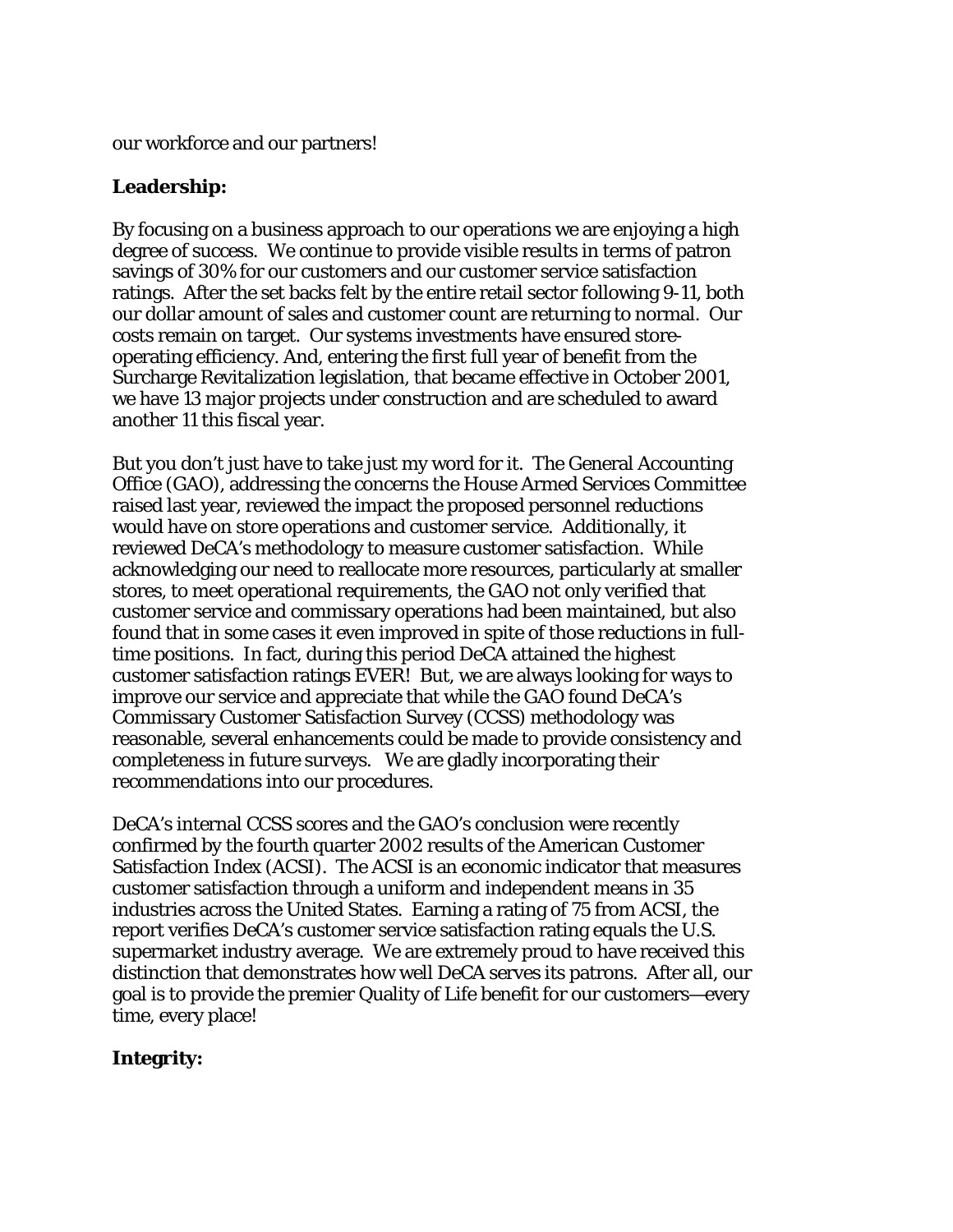As we have seen over the past year in example after example emanating from corporate America, you can't maintain a world-class organization without "Integrity." At DeCA, we believe "Integrity" must be more than a word. It must be demonstrated in our daily business practices. Therefore, while we strive to benchmark the best business models and practices to emulate, we are mindful that they must always be ethical because after all we, at DeCA, represent the United States Government in all our business dealings, and those who do business with us should be treated with professional courtesy and expect that our business relationship will be above reproach.

We are extremely proud to be one of only three Defense Agencies to have achieved compliance with the Chief Financial Officers Act by receiving a clean audit opinion on our fiscal year 2002 financial statements. We were also given high marks from the GAO for not following the commercial sector's lead in accepting slotting and shelf placement fees. GAO also verified that commissary patrons and employees, not manufacturers, make the decisions regarding the selection of products to be sold in commissaries and where they will be displayed.

The GAO found that currently more than one half of the companies producing items that DeCA sells are small businesses, but nevertheless recommended that the Agency study the potential to increase the small business opportunities by adopting a private label program for the commissary system. I believe it is incumbent upon DeCA to study any possibility to enhance the commissary benefit; therefore I have initiated the process to conduct a study.

# **Flexibility:**

DeCA enjoyed a number of successes over the course of the last year, which improved our business, benefited our business partners, and above all enhanced service to our customers. Perhaps foremost among these was the establishment of "Deployment Centers" at 31 commissaries. This small section places those items necessary for the welfare and comfort of the troops, such as toiletries, batteries, and snack items, to be found in a single location on post or base. The Deployment Center also allows family members of our troops on the front lines to send CARE packages from home. And, our industry partners have shown their support of the troops by providing prices for these items that are well below those you see anywhere else. Deployment Centers were established in response to a query from the Army and have been so well received that we are expanding this service to additional commissaries.

Working with the United States Treasury and private industry, DeCA was able to benchmark a very popular program within the commercial sector—a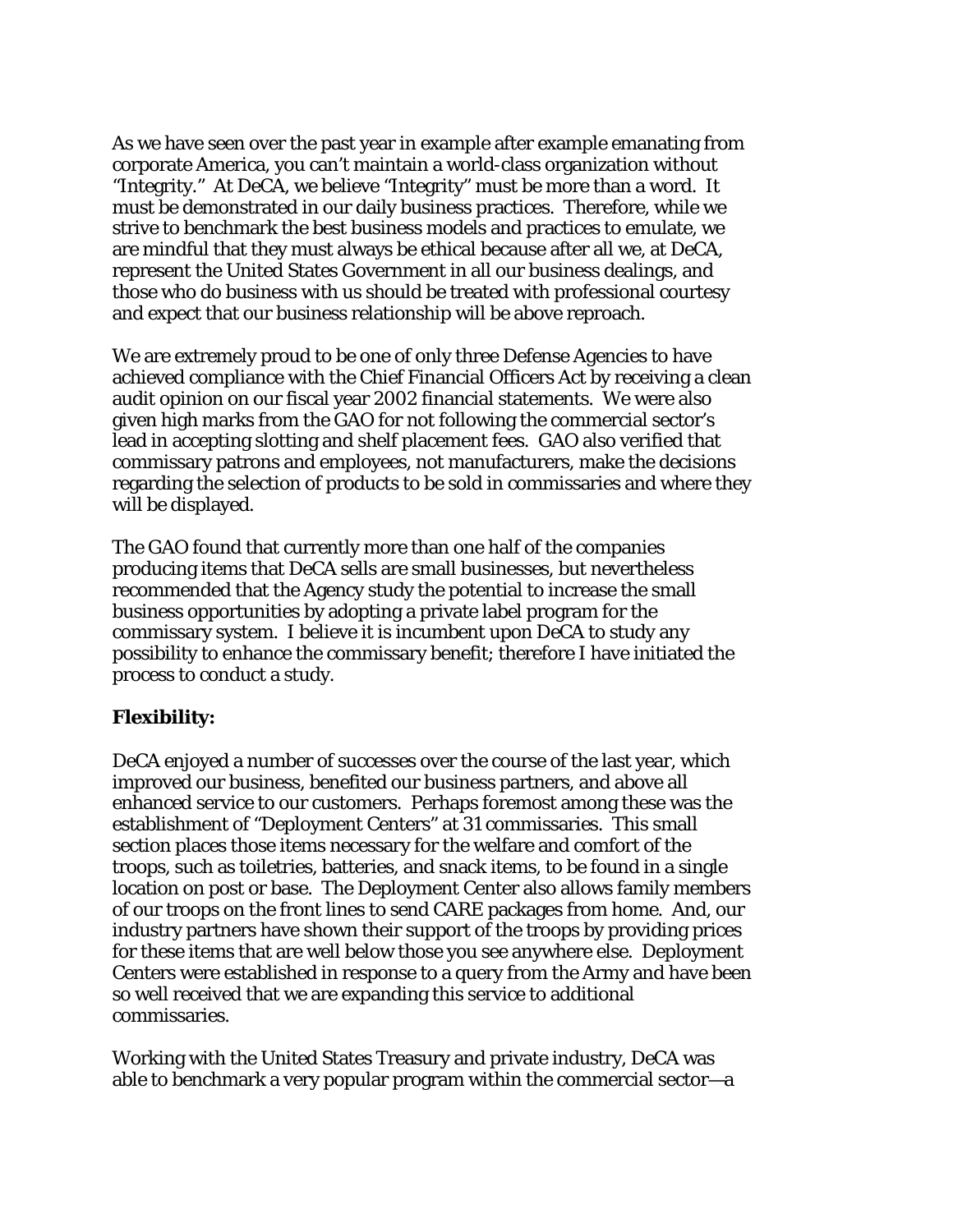gift certificate program. Sold over the Internet, these certificates may be purchased by anyone, and redeemed by any authorized patron at any commissary worldwide. For the first time this has enabled proud parents of our military families to feel that they can continue to support their children's daily living needs.

Our partners appreciate that we embrace the best business practices and models that benefit our customers!

# **Enjoyment:**

We have a great workforce at DeCA and our people not only need to be recognized and incentivized for the outstanding jobs they do, but they should also enjoy coming to work. In January of this year I brought DeCA's leadership together to review our Strategic Plan. We determined that the plan itself provided a good road map for DeCA's future, but required realignment to eliminate an incongruity that arose through a continued focus on cost reductions rather than on people and integration of our efforts. DeCA has reached the point where it must develop and implement its plan for the workforce of the future. Additionally, we want to be the employer our employees and others want to work for! Other than that slight change our strategic objectives remain on target.

# **"LIFE" Creates "Raving Fans"!**

Interlinking our focus on customers, workforce and partners are the Agency's Strategic Plan, its Performance Contract with the Department and the Department's Social Compact, which reaffirms America's commitment to our Service Members and DoD's commitment to the commissary benefit. Executing the commitments made in these three core documents provides the framework for creating "Raving Fans." Once we obtain "Raving Fans," they will expand the value of the commissary benefit. We at DeCA are committed to making "Raving Fans" of our customers, our workforce, and our partners.

### **Military Resale Requires a Global View**

This common approach is the necessary ingredient to creating "Raving Fans" of our customers, our workforce and our partners as we evolve to the next stage in the development of the commissary benefit. In my opinion, the next stage of development must view the military resale system from a global perspective, eliminating what I would term internal competition and focusing on cooperative efforts that strengthen the military resale system as a whole and make that system more convenient for the customer. In the past cooperative efforts have enjoyed little success because they focused on limited